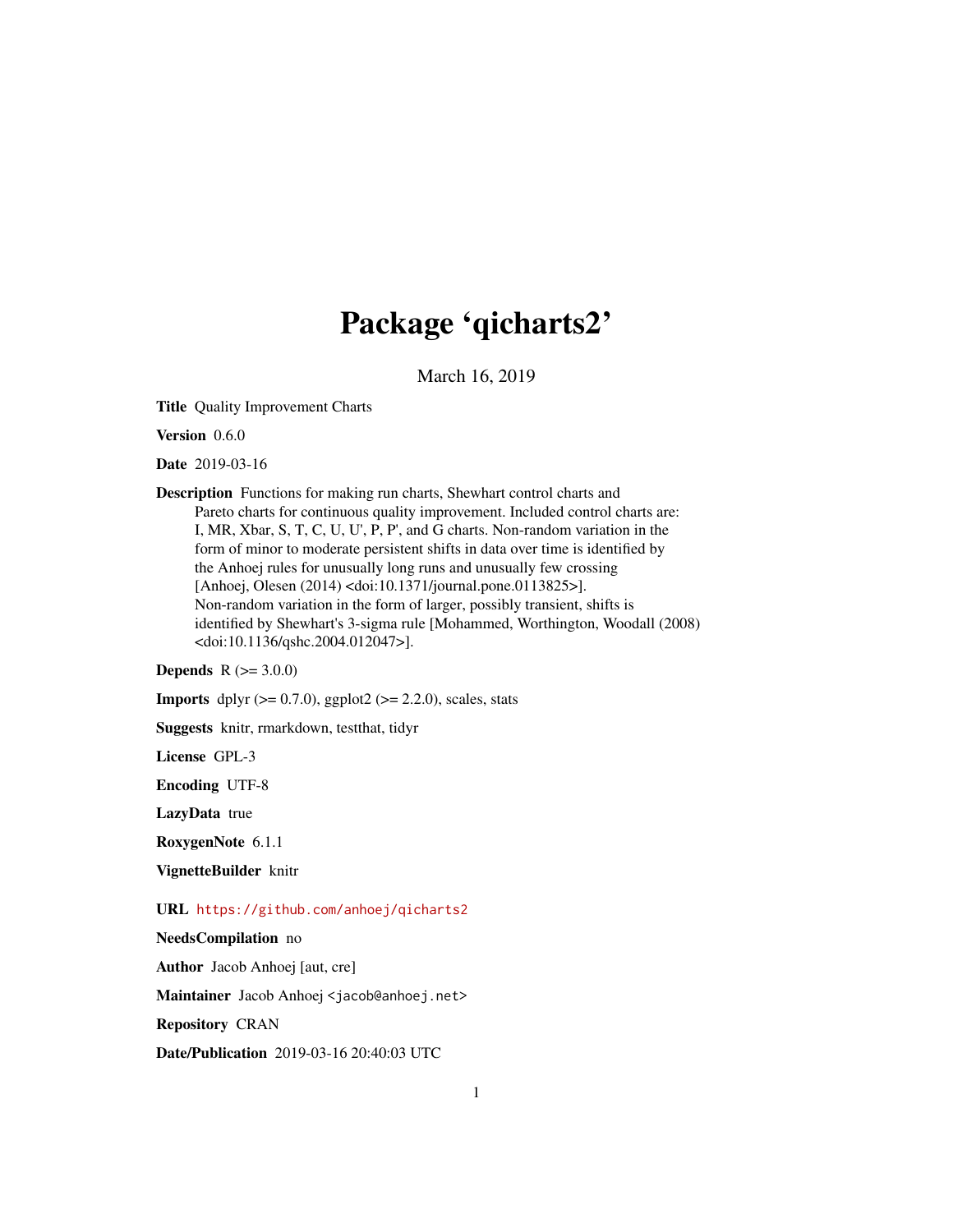### <span id="page-1-0"></span>R topics documented:

| Index |  |
|-------|--|

cabg *Coronary artery bypass graft operations*

#### Description

A dataset with data on individual coronary artery bypass graft operations.

#### Usage

cabg

#### Format

A data frame with 2205 rows and 6 variables:

- data Date of operation.
- age Patient age in years.
- gender Patient gender.
- los Length og stay in days.
- death TRUE if patient died within 30 days after surgery.
- readmission TRUE if patient were readmitted for any reason within 30 days after surgery.

#### Source

Omitted for privacy concerns.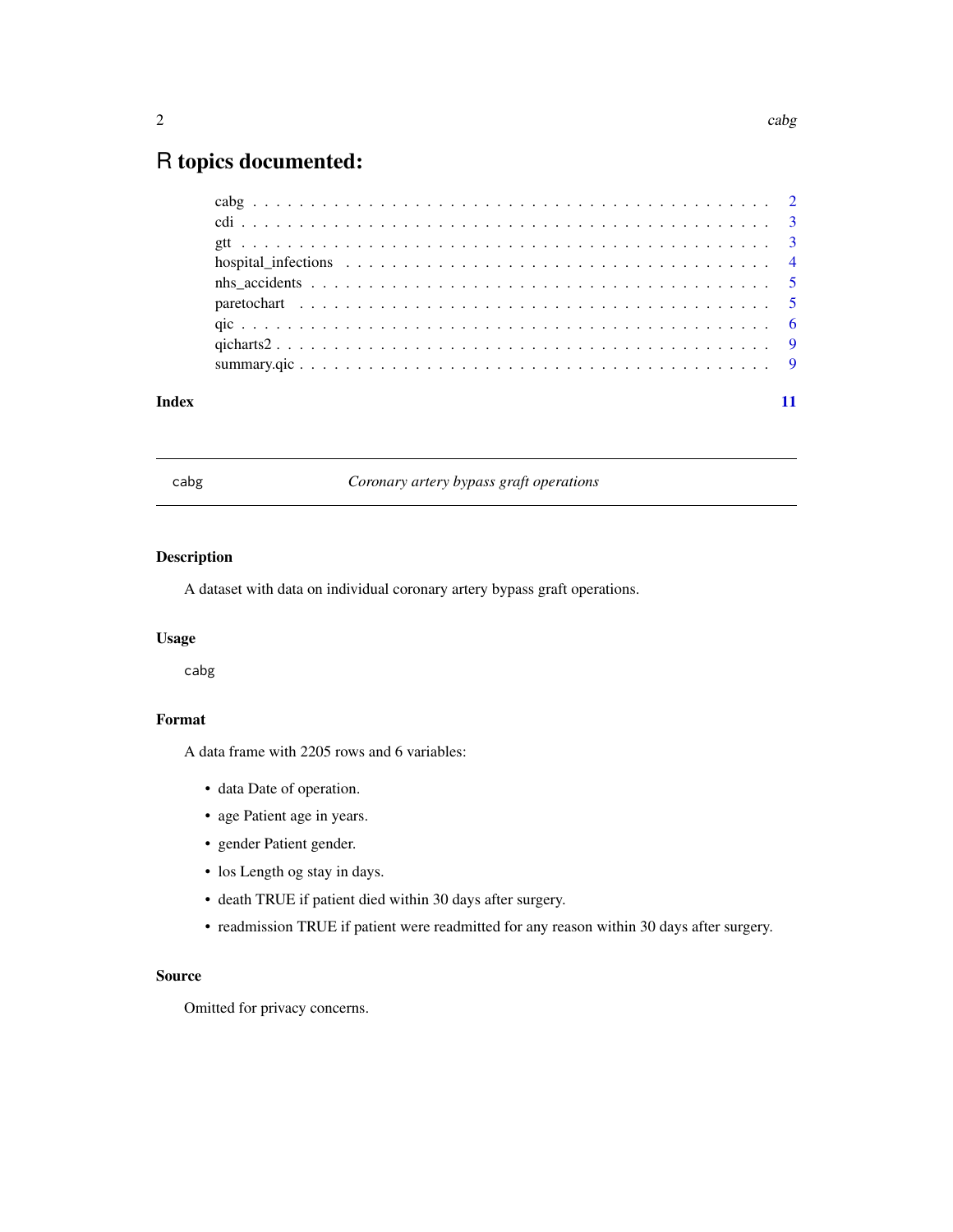#### Description

A dataset with data on hospital acquired Clostridium difficile infections (CDI) before and after an intervention to reduce the risk of CDI.

#### Usage

cdi

#### Format

A data frame with 36 rows and 5 variables:

- month Month of observation.
- n Number of hospital acquired CDI.
- days Number of risk days. A risk day is a patient day without CDI.
- period Factor indicating the period 'pre' or 'post' intervention.
- notes Annotations.

#### Source

<http://www.haiba.dk/> (Amager Hvidovre Hospital).

gtt *Patient harm indentified using the Global Trigger Tool*

#### Description

A dataset with data on adverse events during hospitalisation found by the Global Trigger Tool.

#### Usage

gtt

<span id="page-2-0"></span>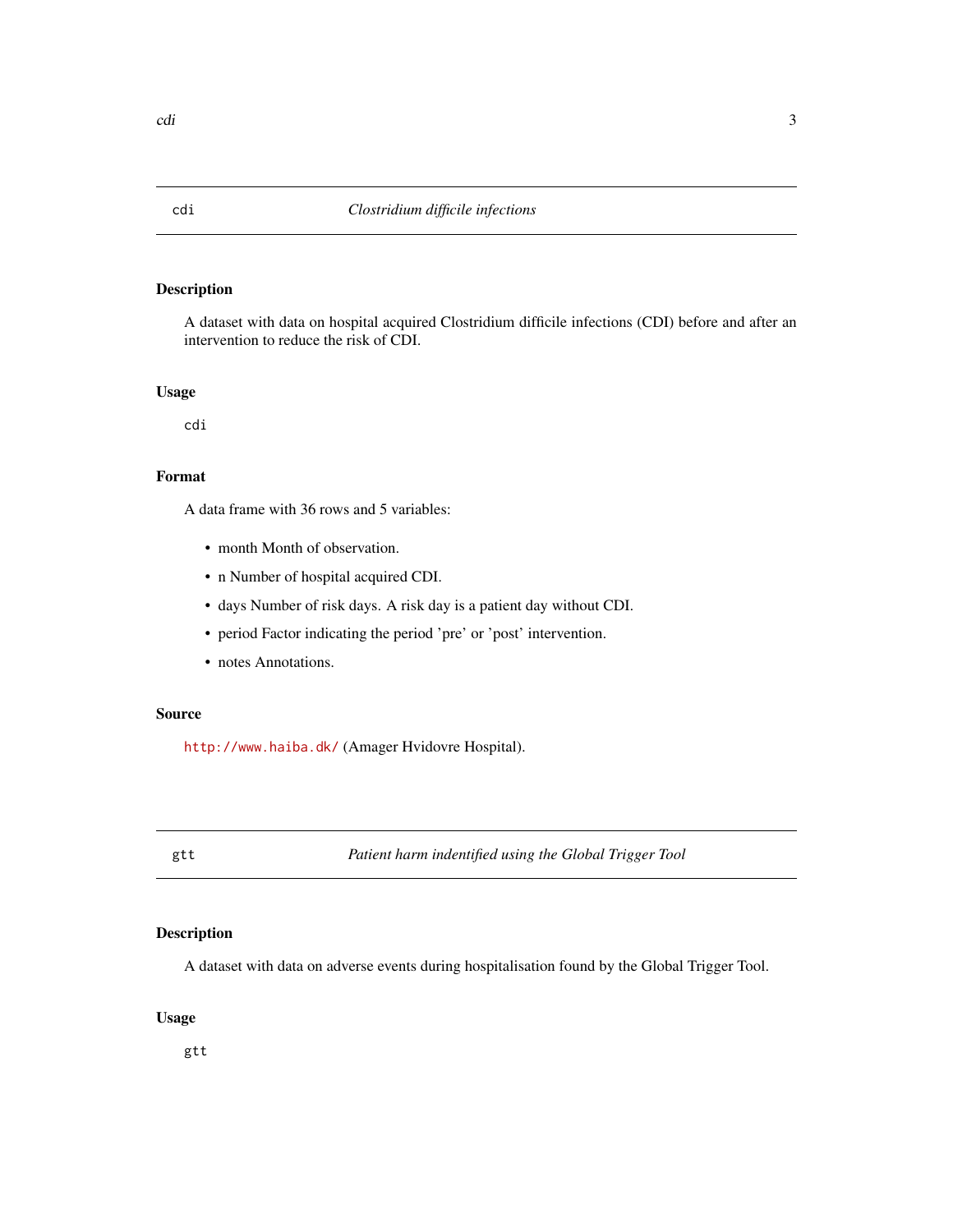#### <span id="page-3-0"></span>4 hospital\_infections

#### Format

A data frame with 340 rows and 11 variables:

- admission\_id Admission ID.
- admission\_dte Date of admission.
- discharge\_dte Date of discharge.
- month Month of discharge.
- days Duration of hospital stay in days.
- harms Number of adverse events.
- E-I Type of adverse event by severity category. E-F: Temporary harm; G-H: Permanent harm; I: Fatal harm.

#### Source

Omitted for privacy concerns.

#### References

<http://www.ihi.org/resources/Pages/Tools/IHIGlobalTriggerToolforMeasuringAEs.aspx>

hospital\_infections *Hospital acquired infections*

#### Description

A dataset containing the number of hospital acquired bacteremia, Clostridium difficile infections, and urinary tract infections in six hospitals in the Capital Region of Denmark 2015-2016.

#### Usage

hospital\_infections

#### Format

A data frame with 432 rows and 5 variables:

- hospital Abbreviated hospital name.
- infection Type of infection. BAC: Bacteremia, CDI: Clostridium difficile infection. UTI: Urinary tract infection.
- month First day of month.
- n Number of cases.
- days Number of risk days. A risk day is a patient day without infection.

#### Source

<http://www.haiba.dk/> (Capital Region of Denmark).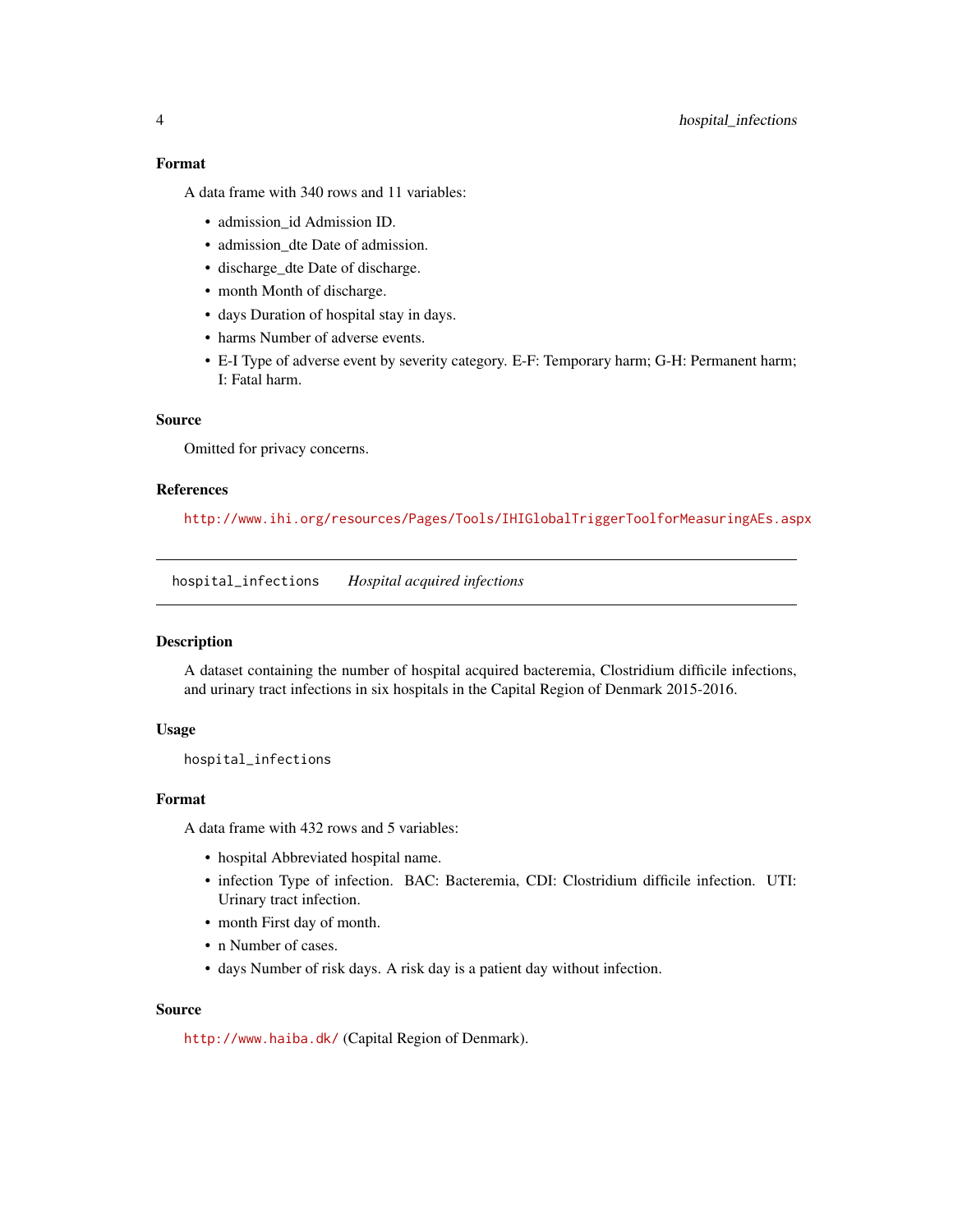<span id="page-4-0"></span>nhs\_accidents *NHS accidents*

#### Description

The number of attendances to major accident and emergency hospital departments in the NHS that were seen within 4 hours of arrival over twenty weeks.

#### Usage

nhs\_accidents

#### Format

A data frame with 20 rows and 3 variables:

- i Week number.
- r Attendances seen within 4 hours.
- n Total number of attendances.

#### Source

Mohammed MA, et al. Quality and Safety in Health Care 2013;22:362–368. [https://doi.org/](https://doi.org/10.1136/bmjqs-2012-001373) [10.1136/bmjqs-2012-001373](https://doi.org/10.1136/bmjqs-2012-001373).

paretochart *Paretochart*

#### Description

Creates a pareto chart from a categorical variable

#### Usage

```
parentochart(x, title = "", subtitle = NULL, caption = NULL,ylab = NULL, xlab = NULL, x.angle = NULL, useNA = FALSE,
 print.data = FALSE)
```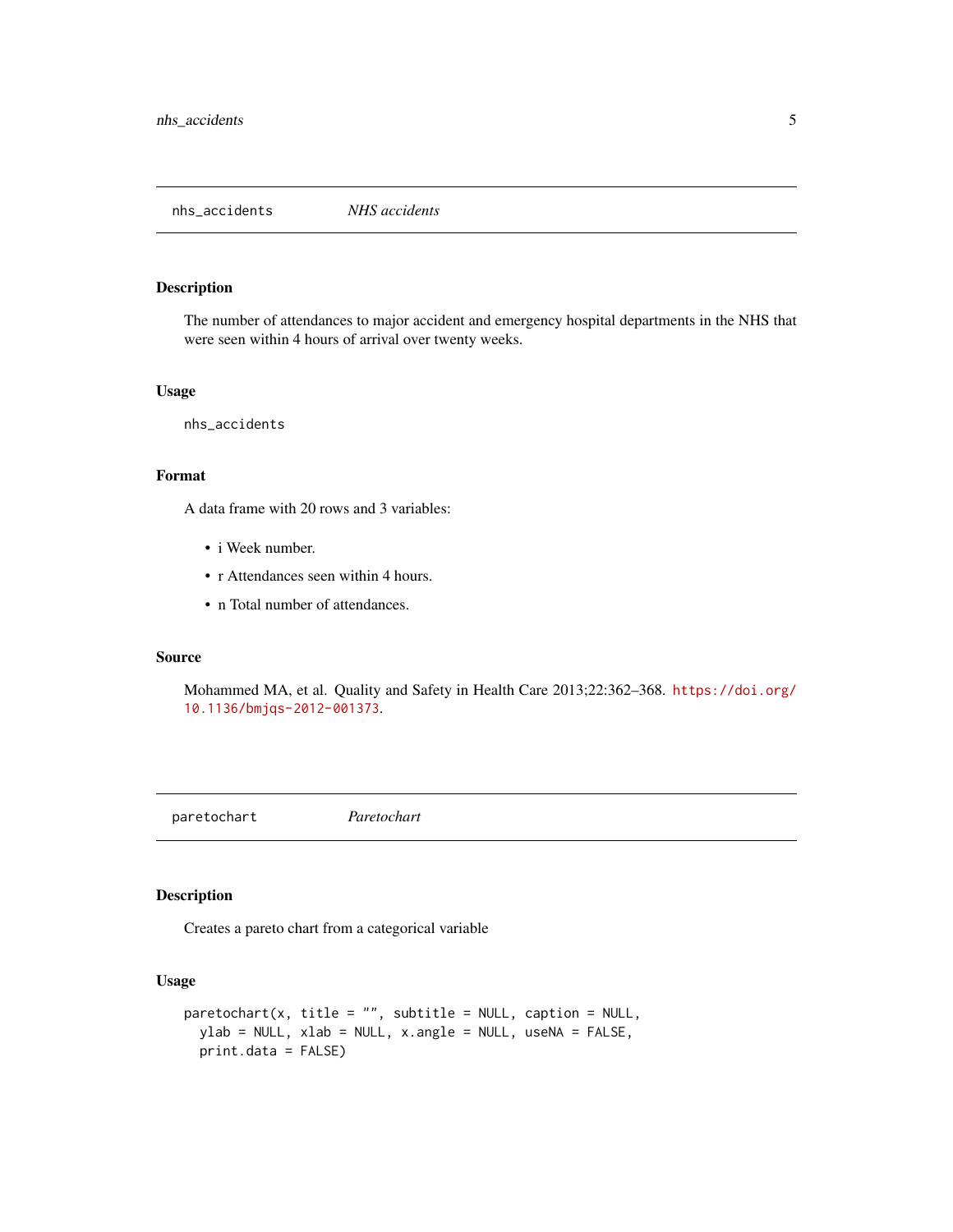#### <span id="page-5-0"></span>Arguments

| x          | Categorical variable to plot.                        |
|------------|------------------------------------------------------|
| title      | Chart title.                                         |
| subtitle   | Chart subtitle.                                      |
| caption    | Chart caption.                                       |
| ylab       | Y axis label.                                        |
| xlab       | X axis label.                                        |
| x.angle    | Number indicating the angle of x axis labels.        |
| useNA      | If TRUE, NA values will be included in the analysis. |
| print.data | If TRUE, prints data frame with results.             |

#### Value

An object of class ggplot.

#### Examples

```
# Generate categorical vector
x <- rep(LETTERS[1:9], c(256, 128, 64, 32, 16, 8, 4, 2, 1))
# Make paretochart
paretochart(x)
# Save paretochart object to variable
p <- paretochart(x)
# Print data frame
p$data
```
qic *Statistical process control charts.*

#### Description

The qic() function creates run charts and Shewhart control charts for process control and improvement. Included control charts are: I, MR, Xbar, S, T, C, U, U', P, P', and G charts.

#### Usage

```
qic(x, y = NULL, n = NULL, data = NULL, facets = NULL,notes = NULL, chart = c("run", "i", "mr", "xbar", "s", "t", "p","pp", "c", "u", "up", "g"), agg.fun = c("mean", "median", "sum", "sd"),
 multiply = 1, freeze = NULL, part = NULL, exclude = NULL,
  target = NA * 1, cl = NA * 1, nrow = NULL, ncol = NULL,
```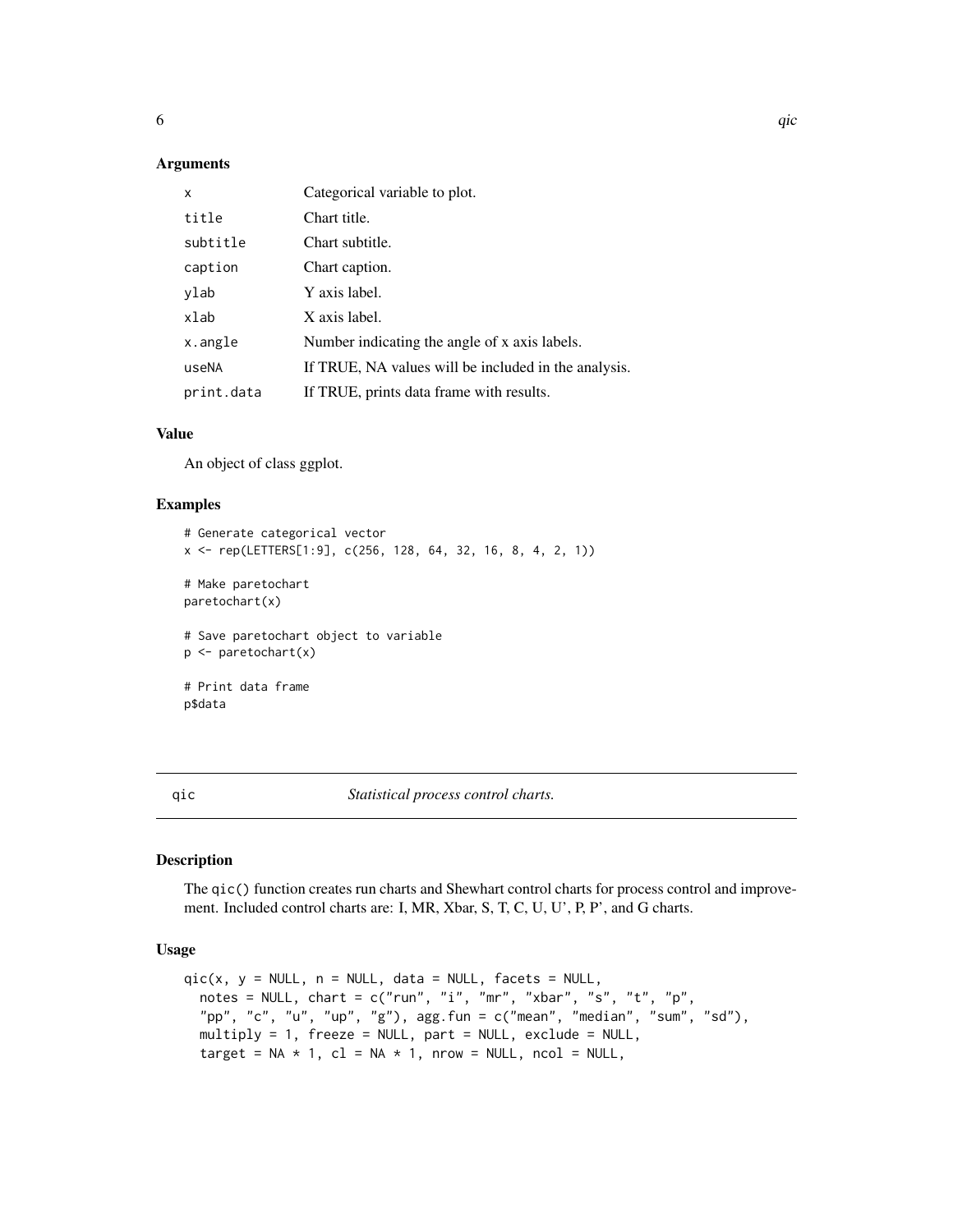```
qic \overline{q}
```

```
scales = "fixed", title = "", ylab = "Value", xlab = "Subgroup",
subtitle = NULL, caption = NULL, part.labels = NULL,
show.labels = is.null(facets), decimals = 1, point.size = 1,
x. period = NULL, x. format = NULL, x. angle = NULL, x. pad = 1,
y.expand = NULL, y.neg = TRUE, y.percent = FALSE,
show.grid = FALSE, flip = FALSE, strip.horizontal = FALSE,
print.summary = FALSE)
```
#### Arguments

| x           | Vector of subgroup values to plot along the x axis.                                                                                                                                                                       |
|-------------|---------------------------------------------------------------------------------------------------------------------------------------------------------------------------------------------------------------------------|
| у           | Vector of measures or counts to plot on the y axis (numerator).                                                                                                                                                           |
| n           | Vector of subgroup sizes (denominator).                                                                                                                                                                                   |
| data        | Data frame containing variables used in the plot.                                                                                                                                                                         |
| facets      | One or two sided formula with factors used for facetting plots.                                                                                                                                                           |
| notes       | Character vector of notes to be added to individual data points.                                                                                                                                                          |
| chart       | Character value indicating the chart type. Possible values are: 'run' (default),<br>'i', 'mr', 'xbar', 't', 's', 'c', 'u', 'up', 'p', 'pp', and 'g'.                                                                      |
| agg.fun     | Aggregate function for summarising the y variable if there are more than one<br>observation per subgroup. Only relevant for run charts and I charts. Possible<br>values are: 'mean' (default), 'median', 'sum', and 'sd'. |
| multiply    | Number indicating a number to multiply y axis by, e.g. 100 for percents rather<br>than proportions. See also y percent argument.                                                                                          |
| freeze      | Integer indicating the last data point to include in calculation of baseline para-<br>menters for centre and control lines. Ignored if part argument is given.                                                            |
| part        | Integer vector indicating data points before recalculation of centre and control<br>lines.                                                                                                                                |
| exclude     | Integer vector indicating data points to exclude from calculations of centre and<br>control lines.                                                                                                                        |
| target      | Numeric, either a single value indicating a target value to be plotted as a hori-<br>zontal line or a vector for variable target line.                                                                                    |
| cl          | Numeric, either a single value indicating the centre line if known in advance or<br>a vector for variable centre line.                                                                                                    |
| nrow, ncol  | Number indicating the preferred number of rows and columns in facets.                                                                                                                                                     |
| scales      | Character string, one of 'fixed' (default), 'free_y', 'free_x', or 'free' indicating<br>whether y and x axis scales should be the same for all panels or free.                                                            |
| title       | Character string specifying the title of the plot.                                                                                                                                                                        |
| ylab        | Character string specifying the y axis label.                                                                                                                                                                             |
| xlab        | Character string specifying the x axis label.                                                                                                                                                                             |
| subtitle    | Character string specifying the subtitle.                                                                                                                                                                                 |
| caption     | Character string specifying the caption.                                                                                                                                                                                  |
| part.labels | Character vector specifying labels for chart parts created with the freeze or part<br>argument.                                                                                                                           |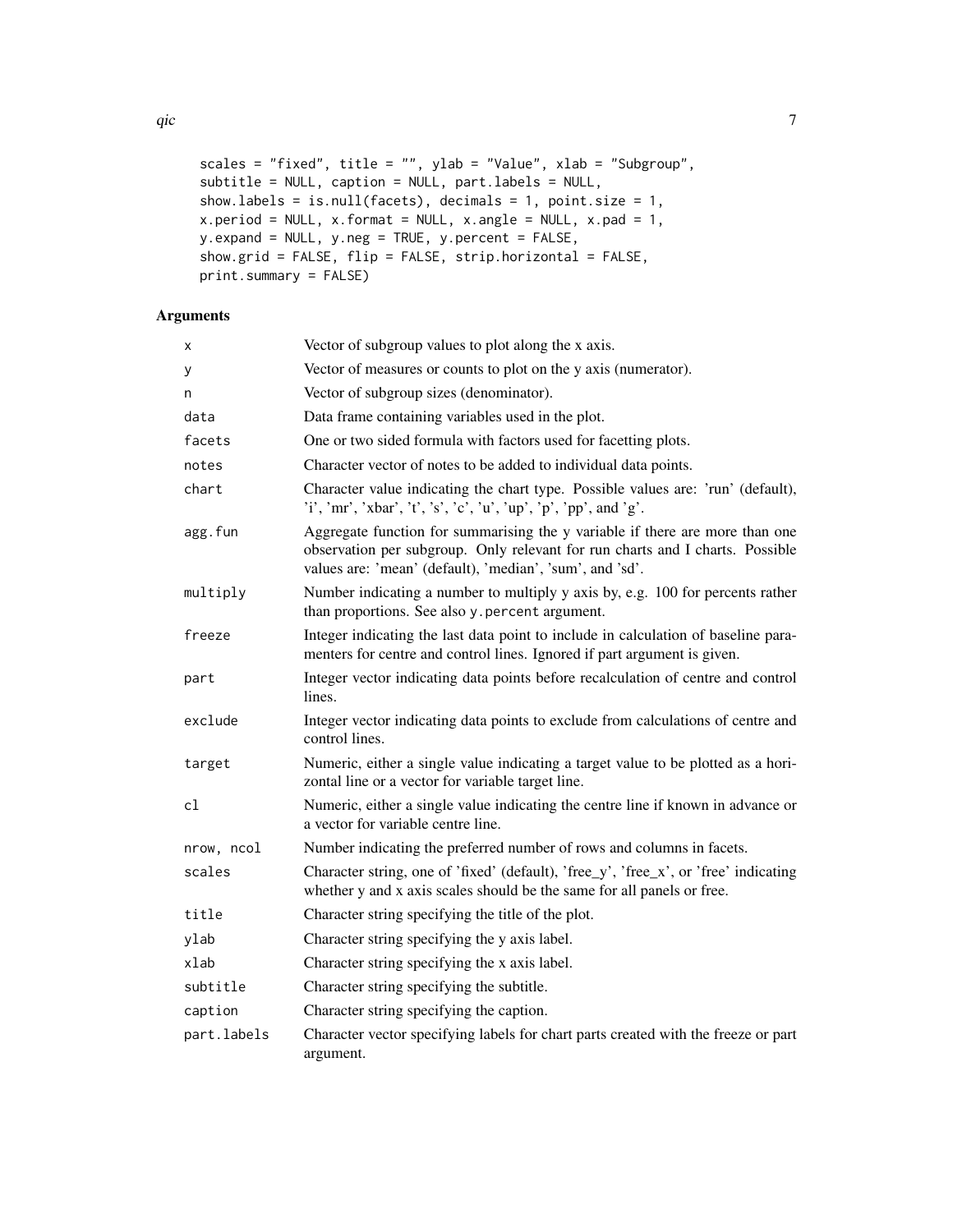| show.labels      | Logical indicating whether to show labels for centre and control lines on chart.<br>Defaults to TRUE when facets argument is NULL.                                                               |  |  |  |  |
|------------------|--------------------------------------------------------------------------------------------------------------------------------------------------------------------------------------------------|--|--|--|--|
| decimals         | Integer indicating the preferred number of decimals in centre and control line<br>labels.                                                                                                        |  |  |  |  |
| point.size       | Number specifying the size of data points.                                                                                                                                                       |  |  |  |  |
| x.period         | Character string specifying the interval cut points of date time x values used<br>for aggregating y values by week, month, etc. See the breaks argument of<br>?cut.POSIXt() for possible values. |  |  |  |  |
| x.format         | Date format of x axis labels. See ?strftime() for possible date formats.                                                                                                                         |  |  |  |  |
| x.angle          | Number indicating the angle of x axis labels.                                                                                                                                                    |  |  |  |  |
| x.pad            | Number indicating expansion of x axis to make room for axis labels.                                                                                                                              |  |  |  |  |
| y.expand         | Numeric value to include in y axis. Useful e.g. for starting the y axis at zero.                                                                                                                 |  |  |  |  |
| y.neg            | If TRUE (default), the y axis is allowed to be negative (only relevant for I and<br>Xbar charts).                                                                                                |  |  |  |  |
| y.percent        | If TRUE, formats y axis labels as percentages.                                                                                                                                                   |  |  |  |  |
| show.grid        | If TRUE, shows grid.                                                                                                                                                                             |  |  |  |  |
| flip             | If TRUE, rotates the plot 90 degrees.                                                                                                                                                            |  |  |  |  |
| strip.horizontal |                                                                                                                                                                                                  |  |  |  |  |
|                  | If TRUE, makes y strip horizontal.                                                                                                                                                               |  |  |  |  |
| print.summary    | If TRUE, prints summary.                                                                                                                                                                         |  |  |  |  |

#### Details

Non-random variation in the form of minor to moderate persistens shifts in data over time is identified by the Anhoej rules for unusually long runs and unusually few crossing. Special cause variation in the form of larger, possibly transient, shifts in data is identified by Shewhart's 3-sigma rule.

#### Value

A qic object. Inherits from 'ggplot'.

#### See Also

vignette('qic')

#### Examples

# Lock random number generator to make reproducible results. set.seed(2)

```
# Generate vector of 24 random normal numbers
y \leftarrow \text{norm}(24)
```
# Run chart qic(y)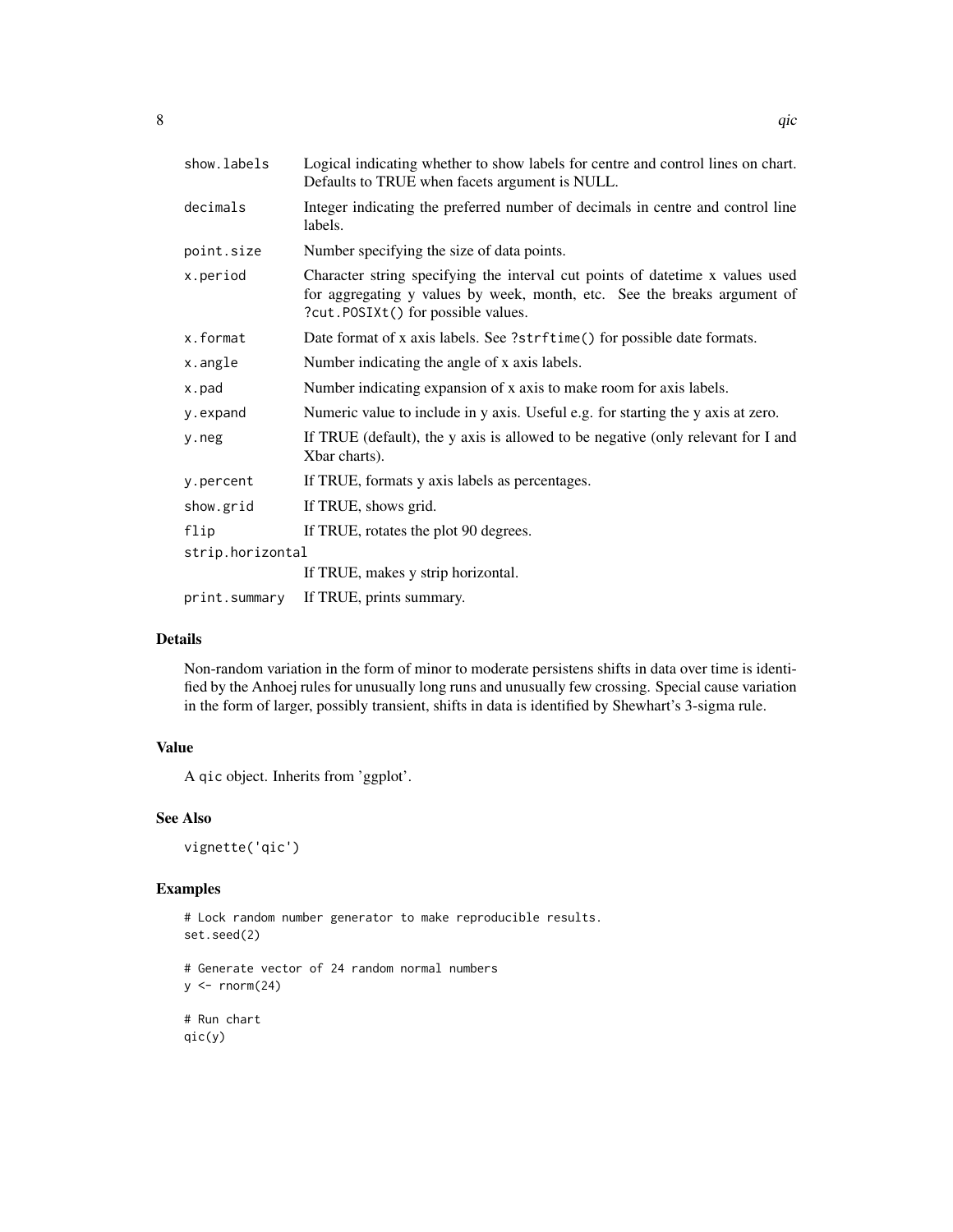#### <span id="page-8-0"></span>qicharts2 9 and 2012 12:00 page 1 and 2012 12:00 page 1 and 2012 12:00 page 1 and 2012 12:00 page 1 and 2012 1

```
# I control chart
qic(y, chart = 'i')# U control chart from build-in data set of hospital infection rates faceted
# by hospital and type of infection.
qic(month, n,
   n = days,
   data = hospital_infections,
   facets = infection \sim hospital,
   chart = 'u',multiply = 10000,
   title = 'Hospital infection rates',
   ylab = 'Number of infections per 10.000 risk days',
   xlab = 'Month')
```
qicharts2 qicharts2 *package*

#### Description

Statistical Process Control chart for R

#### Details

#' See the README on <https://github.com/anhoej/qicharts2/>

summary.qic *Prints summary of a qic object*

#### Description

Prints summary of a qic object

#### Usage

```
## S3 method for class 'qic'
summary(object, ...)
```
#### Arguments

| object   | A gic object.                                    |
|----------|--------------------------------------------------|
| $\cdots$ | For compatibility with generic summary function. |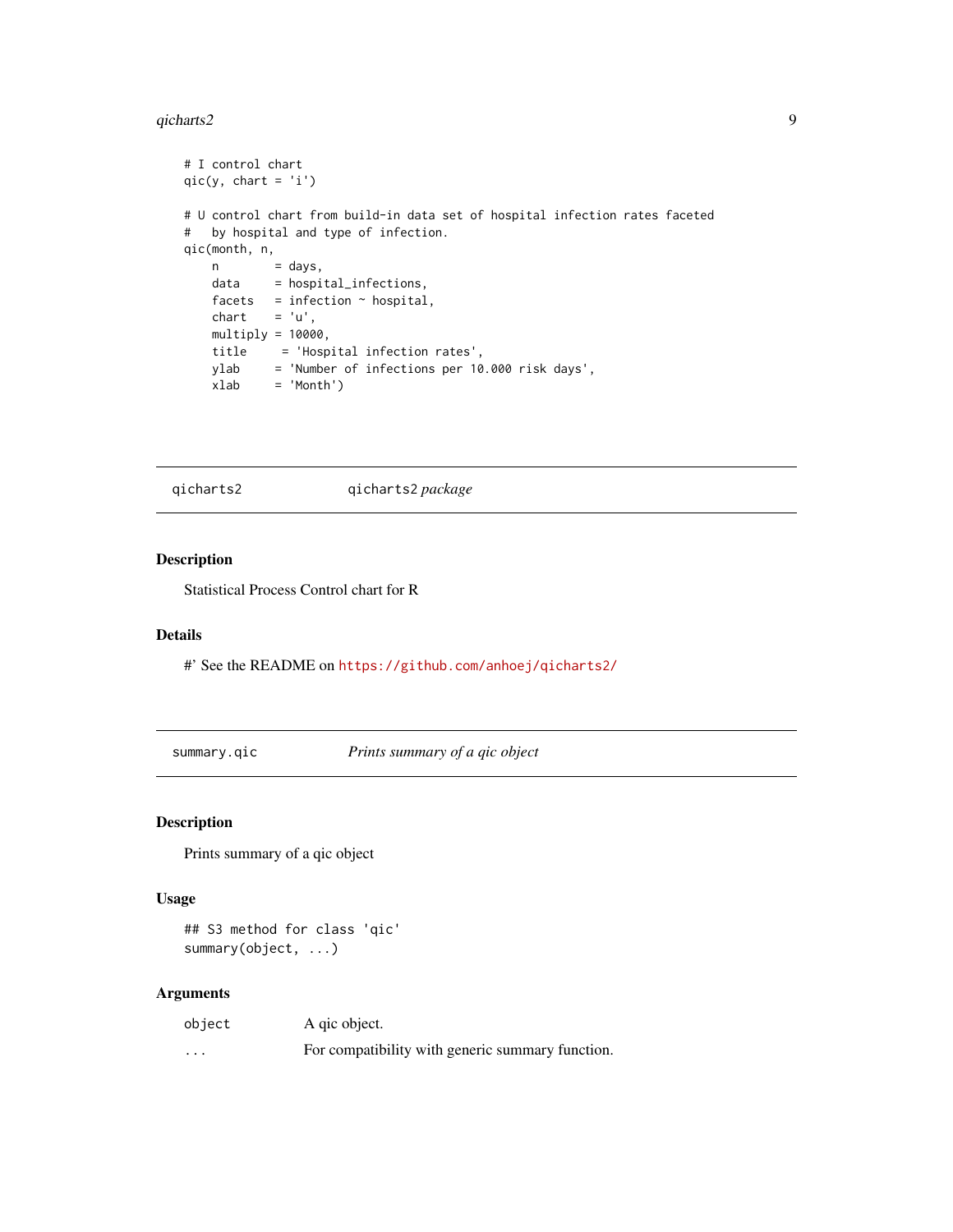#### Value

A data frame of summary values of each facet and part of a qic plot.

- facet1 Vertical facets.
- facet2 Horizontal facets
- part Number of chart part when argument break.points is given.
- aLCL Average of lower control limit.
- CL Centre line.
- aUCL Average of upper control limit.
- longest.run Length of the longest run of data points on the same side of the centre line.
- longest.run.max Upper limit of expected length of longest run.
- n.crossings Number of times the data line crosses the centre line.
- n.crossings.min Lower limit of expected number of crossings.
- runs.signal 1 if either longest run or number of crossings are outside expected limits.
- sigma.signal Number of data points outside control limits.

#### Examples

```
p \leftarrow qic(rnorm(24), chart = 'i')p
summary(p)
```